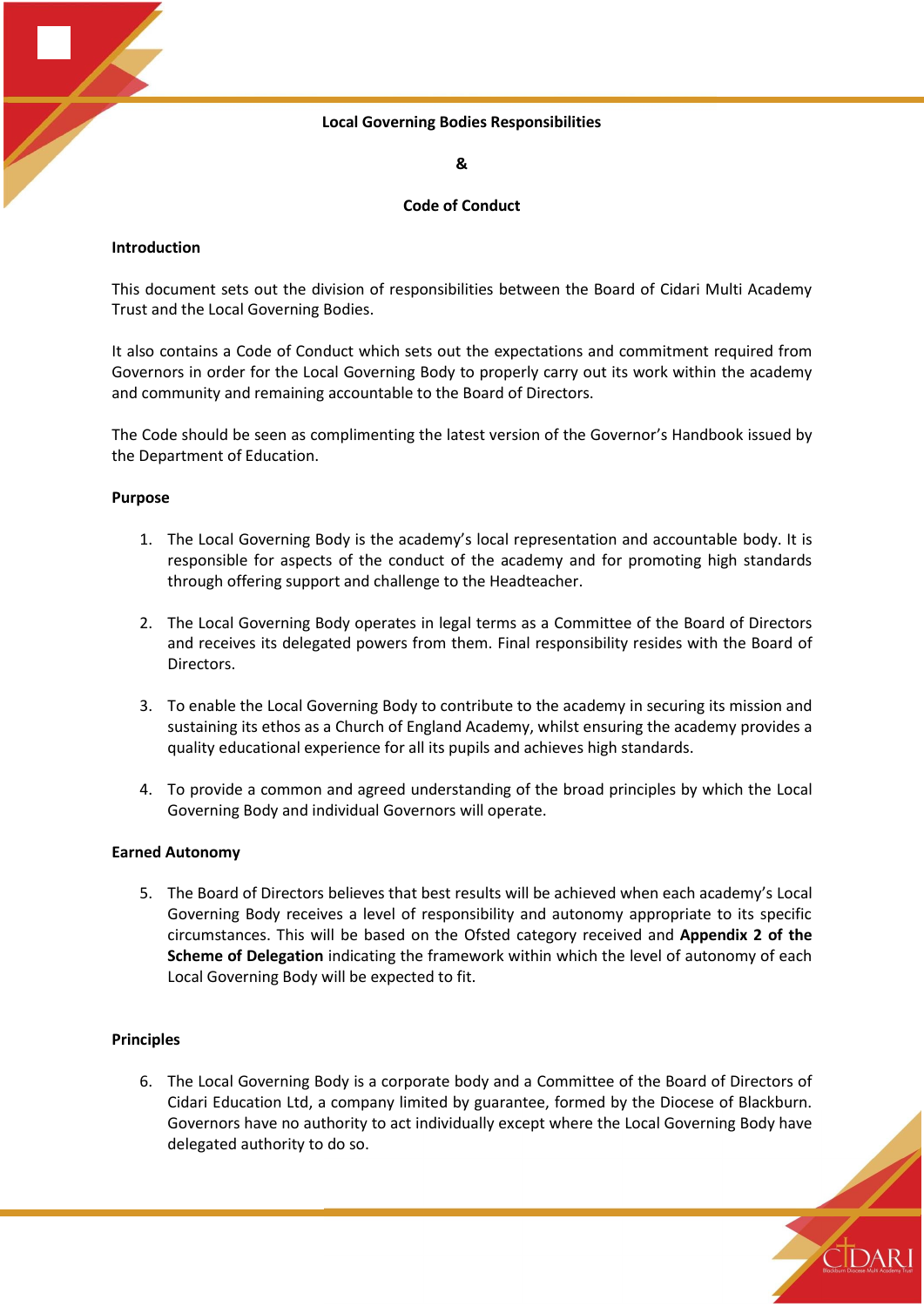- 7. All Governors have equal status and although some Governors may have been nominated or elected by different groups the central concern must be the welfare of the academy as a Church of England Academy.
- 8. Governors may be representatives of a category of Governor from which they may have been nominated or elected. They are not delegates of these groups, i.e. they are not expected to speak on behalf of the group but according to their own understanding and conscience.
- 9. Governors have a duty to act fairly and without prejudice and, insofar as they have responsibility for staff, will fulfil all the legal expectations on behalf of the Trust.
- 10. The Local Governing Body will encourage open governance and be seen to be doing so.
- 11. Governors have a specific role in preserving and developing the ethos of the academy including the religious character and distinctiveness.
- 12. Governors of a Cidari Academy are committed to upholding and modelling the academy's 'Christian Values' along with the requirement to ensure promotion of the academy values.
- 13. The Local Governing Body will always consider carefully how decisions may affect other schools and academies, the local church and the Diocese.
- 14. Governance is a primary concern with three key functions:

Establishing the strategic direction by:

- Ensuring the Local Governing Body sets a clear vision and strategy for the academy
- Leading the Local Governing Body in monitoring the Headteacher's implementation of the Academy Improvement Strategy
- Meeting statutory duties

Ensuring accountability by:

- Working with the Trust executives in the recruitment and induction of the Headteacher
- Working with Trust executives to monitor the academy's progress towards targets
- Supporting the Trust's executives in the Headteacher's performance review, ensuring that appropriate CPD is provided
- Where required, representing the Local Governing Body in its dealings with external partners and be an advocate for the academy
- Ensuring the Local Governing Body is involved at a strategic level in the academy's self-evaluation process and that this feeds into the key priorities

Ensuring financial probity by:

- Working with Trust executives to monitor spending against the budget
- Working with Trust executives ensuring value for money is obtained
- Supporting Trust executives ensuring risks to the organisation are managed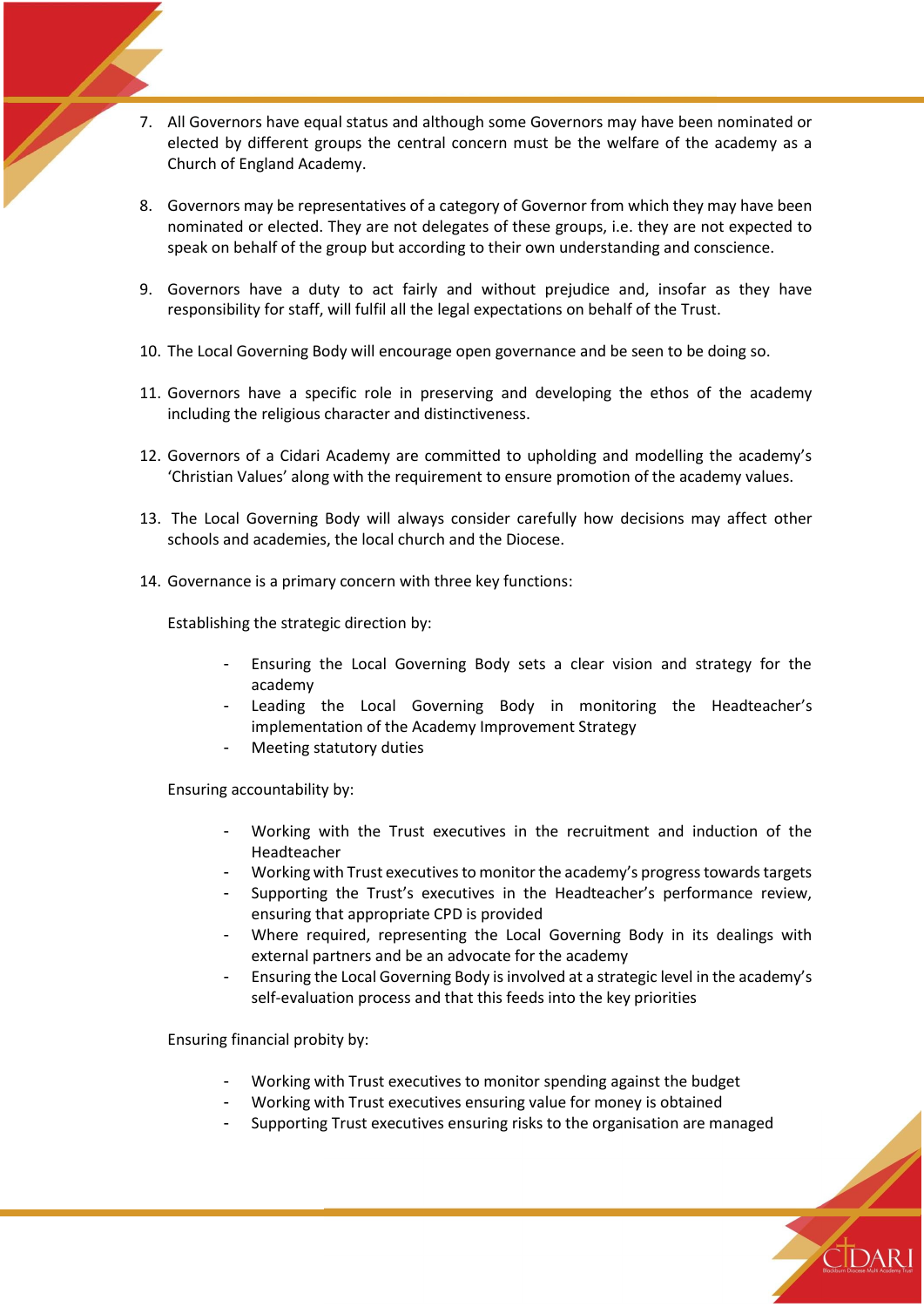## **Relationships**

- 15. The Local Governing body will strive to develop effective working relationships with the:
	- Headteacher
	- Staff
	- Children
	- **Parents**
	- Diocese
	- Directors and Management of the Trust
	- Local church and its ministry
	- Parochial Church Council
	- Other academies within the Trust
	- Other schools within the Diocese but not in the Trust
	- Local education organisations/businesses.
- 16. Governors will work as members of a team in which constructive working relationships are actively promoted enabling them to form a Local Governing Body which functions with collective responsibility and accountability. This means that individual Governors will not speak against a majority decision outside of the Local Governing Body meeting.
- 17. Governors should express views openly, courteously and respectfully during all communications with other Governors and members of the Cidari executive team.
- 18. Governors will support the Chair in their role of ensuring appropriate conduct both at meetings and at all times.
- 19. Governors will seek to develop an open and honest relationship with the Headteacher and all academy staff, acting as a 'critical friend' to the academy and ensuring a balance is struck between offering challenge and support.

#### **Commitment**

- 20. Governors acknowledge that accepting office as a Governor involves the commitment of significant amounts of time and energy.
- 21. Governors will each involve themselves actively in the work of the Local Governing Body by attending meetings regularly and accepting their fair share of responsibilities, including any membership of Committees, working groups or training and CPD.
- 22. A Governor who fails to attend 3 consecutive meetings without prior approval or a good reason will be removed from the Local Governing Body and a replacement will be sought.
- 23. Governors will get to know the academy well and respond to opportunities to get involved in its activities.
- 24. Governors will prepare for meetings by reading the paperwork provided, encourage open expression of views/questions at the meetings and accept collective responsibility for all decisions made by the Local Governing Body.

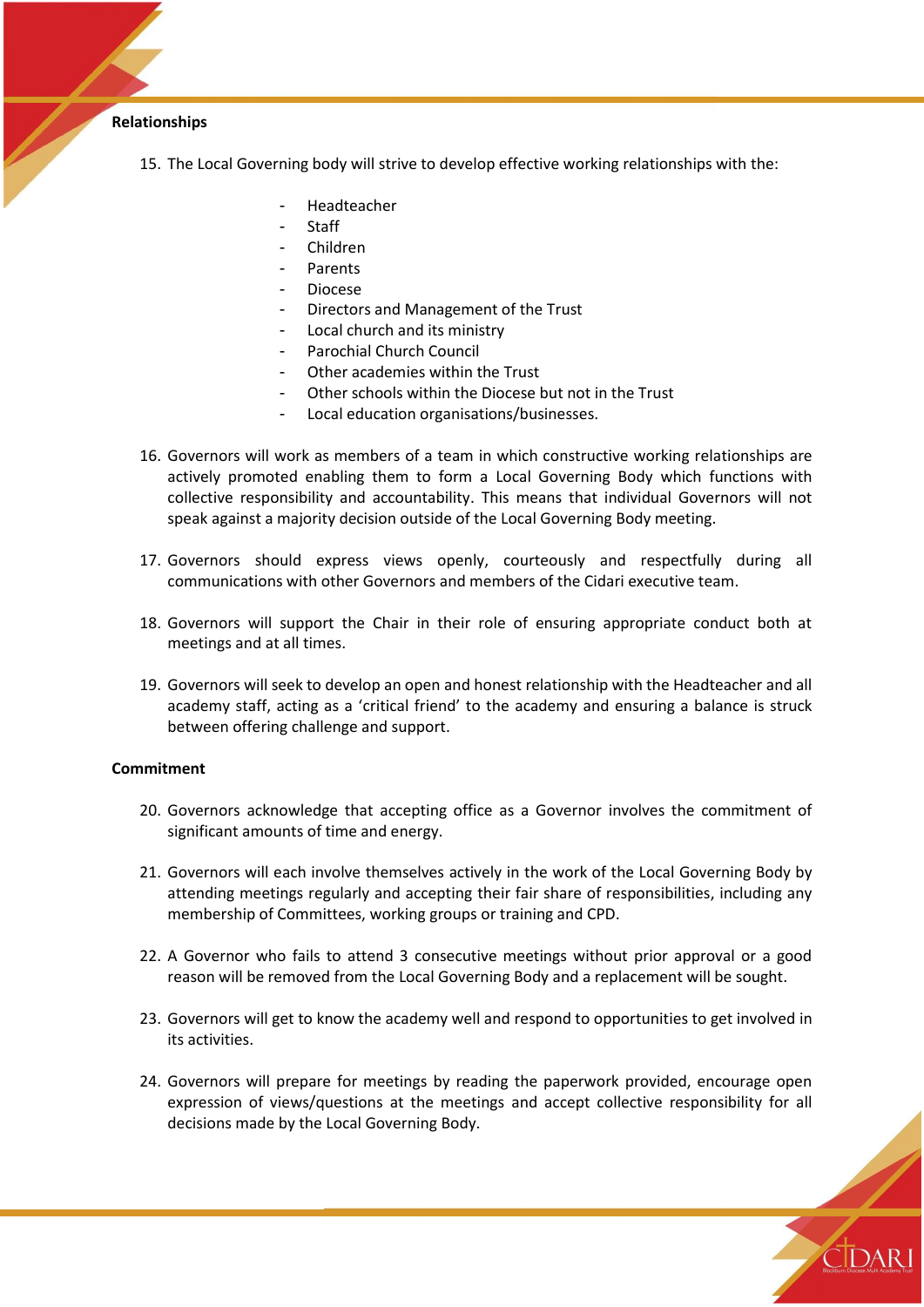#### **Conduct**

- 25. Governors will only speak or act on behalf of the Local Governing Body when they have been specifically authorised to do so.
- 26. When receiving and responding to any criticism or complaint about the academy the procedures established by the Local Governing Body will be followed.
- 27. Any visits to the academy, whether formal (e.g. monitoring) or informal will be undertaken within the framework established by the Local Governing Body in agreement with the Headteacher, staff and the Trust.
- 28. Governors must accept that in the interests of open government, names, terms of office, roles on the Local Governing Body and category of Governor will be published on the academy and the Trust's website.
- 29. Governors undertake to abide by the Ten Principals, which have been built upon the Seven Principles of Public Life adopted by the Nolan Committee in 1996, and which are attached at Appendix 1.

## **Confidentiality**

- 30. Governors will always observe the confidential nature of the proceedings of the Local Governing Body in meetings and visits to the academy as Governors.
- 31. Governors will observe complete confidentiality when required or asked to do so by the Local Governing Body, especially regarding matters concerning individual staff or pupils both inside and outside the academy.
- 32. Governors will keep discussions about decisions confidential even when decisions themselves are made public through the minutes of the meetings.
- 33. Governors will exercise the greatest prudence if a discussion of a potential issue affecting the academy arises outside the Local Governing Body.
- 34. Governors will not reveal the details of any Local Governing Body vote.

#### **Training**

- 35. Induction training is considered essential for all Governors joining the Local Governing Body.
- 36. Undertaking regular training in aspects of the role of a Governor is considered desirable throughout the term of office.
- 37. Training for specific roles and responsibilities e.g. Chair, finance, performance management of the Headteacher, is strongly recommended.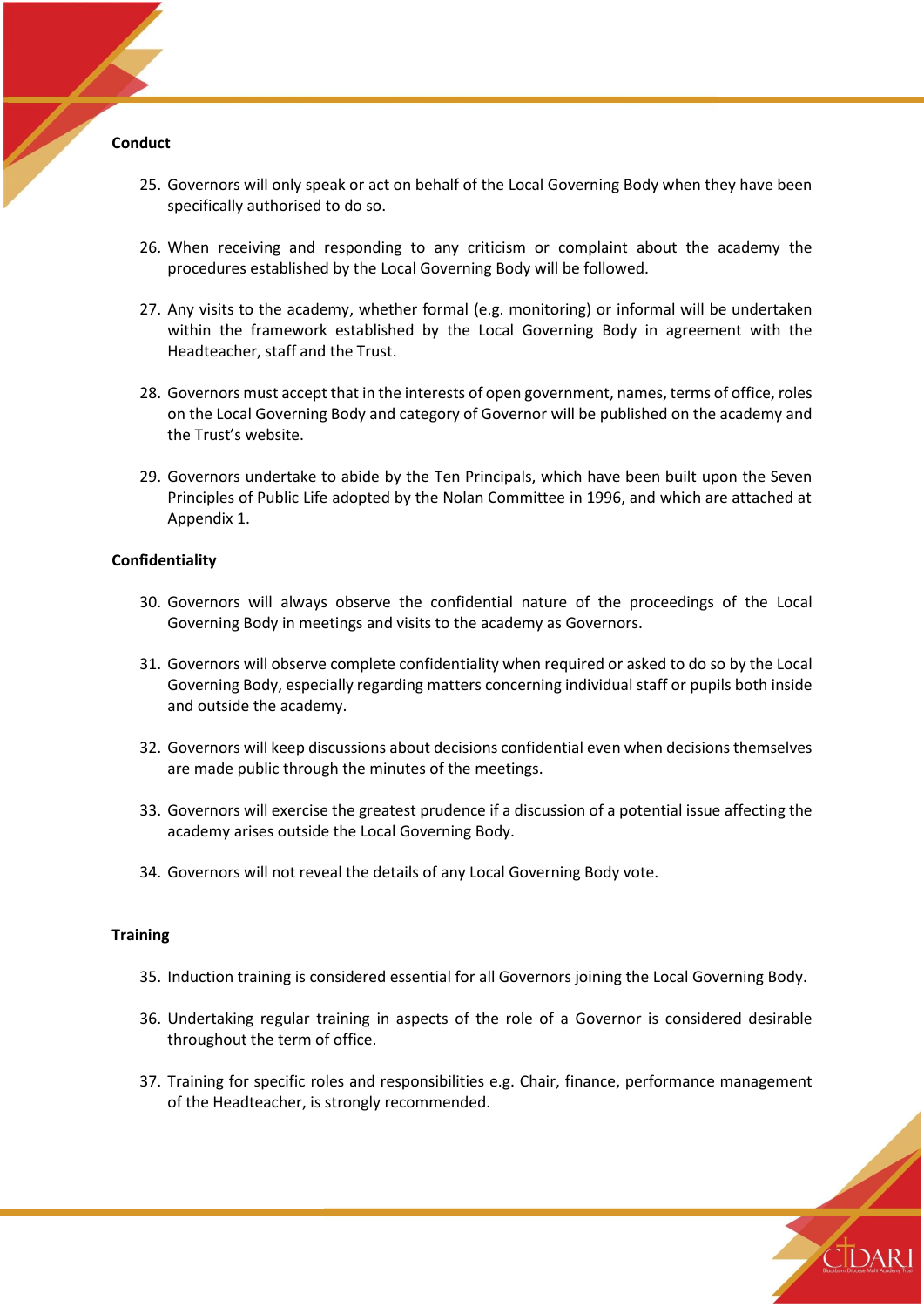#### **Structures**

- 38. Governors acknowledge that the Trust will, where appropriate, in full consultation with the Local Governing Body, employ a Clerk with a view to their efficient functioning.
- 39. Governors must have regard to advice from the Clerk (who will undertake regular training/updating) as to the nature of the Local Governing Body's function and to the operation of good governance practices. A copy of the Six Principles of Good Governance is attached at Appendix 2.
- 40. The Local Governing Body will work efficiently and effectively in the best interests of the academy and the Trust by:
	- utilising the skills and strengths of the Governors
	- appointing individuals to appropriate roles and responsibilities
	- forming Committees and working groups when desirable and
	- fulfilling its statutory responsibilities
- 41. Parent Governors will abide by this Code for the good of the pupils and the academy and will not take advantage of the role for personal reasons.
- 42. Governors will declare, on an annual basis, any pecuniary or business interests to be recorded in the Register of Business Interests and such declaration will be displayed on the academy's and the Trust's website.
- 43. Governors will also declare at meetings any personal interests which could be deemed as a conflict of interest.
- 44. If an interest of any kind (including an interest of a spouse or partner of a Governor or of a close relative of the Governor or his or her partner or spouse) is likely or would, if publicly known, be perceived as being likely to interfere with the exercise of a Governor's independent judgement, then:-
	- the interest, financial or otherwise, should be reported to the Clerk;
	- the nature and extent of the interest should be fully disclosed to the Local Governing Body before the matter giving rise to the interest is considered;

- if the Governor concerned is present at a meeting of the Local Governing Body, or any of its Committees, at which such supply, contract or other matter constituting the interest is to be considered, he or she should:-

- (a) not take part in the consideration or vote on any question with respect to it and shall not be counted in the quorum for that meeting; and
- (b) withdraw from that Local Governing Body or Committee meeting where required to do so.

**TDAR** 

45. For the purposes of clause 40 "close relative" includes but is not limited to a father, mother, brother, sister, child, grandchild and step-father/mother/ brother/sister/child.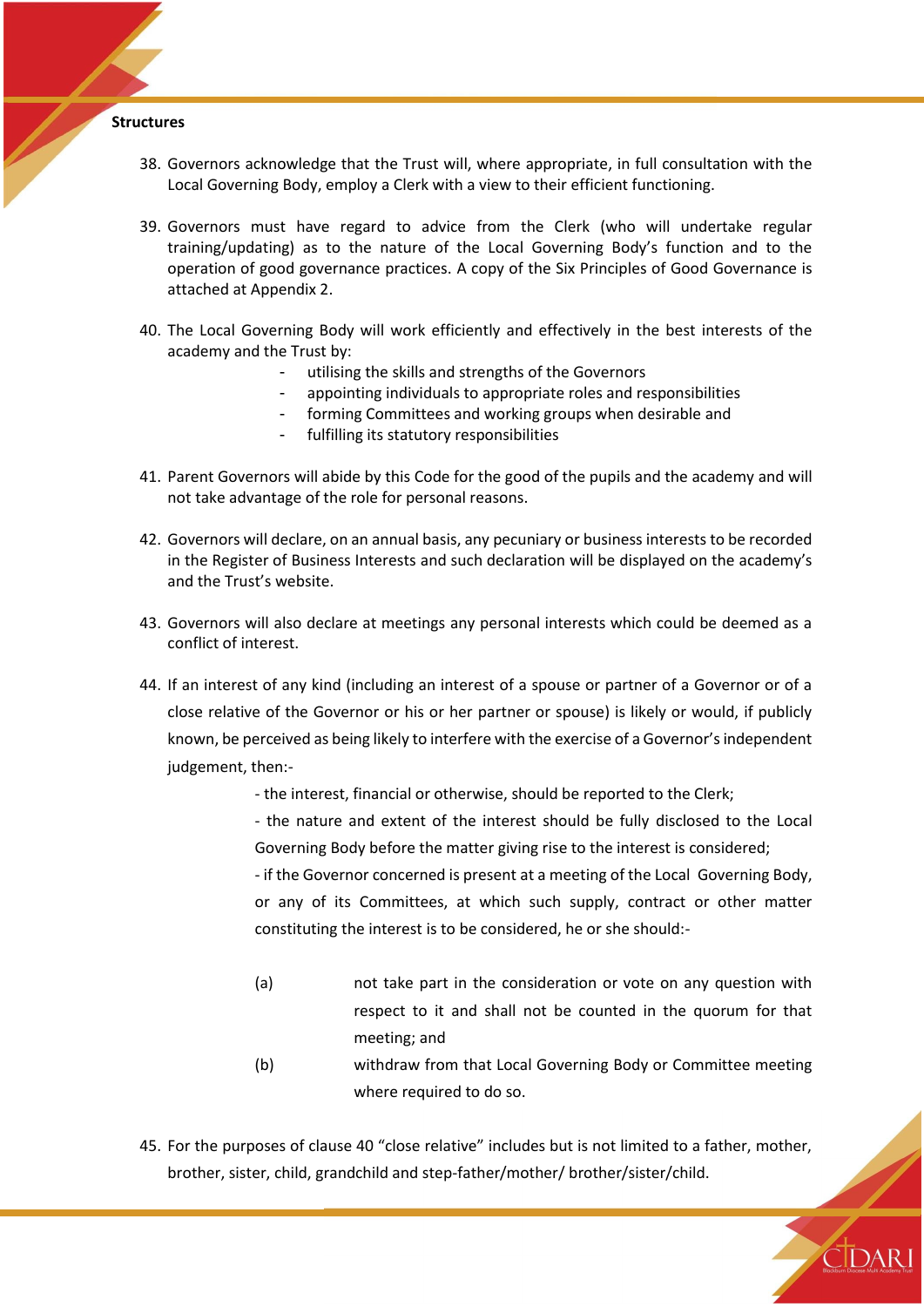- 46. Governors must not receive gifts, hospitality or benefits of any kind from a third party which might be in breach of the Bribery Act 2010 and be seen to compromise their personal judgement or integrity. Any offer or receipt of such gifts, hospitality or benefits should immediately be reported to the Clerk.
- 47. The Academy will maintain a Register of Governor's Interests which will be open for public inspection. Governors must disclose routinely to the Local Governing Body all business interests, financial or otherwise, which they may have, and the Clerk will enter such interests on the Register. Governors must give sufficient details to allow the nature of the interests to be understood by enquirers. Governors should inform the Clerk whenever their circumstances change and interests are acquired or lost.

#### **Complaints**

- 48. In order to ensure that the affairs of the Local Governing Body are conducted in an open and transparent manner and that it is accountable for its use of public funds but also to its employees, its pupils and the community it serves, it is important for there to be appropriate complaints procedures in place and for these to be well publicised.
- 49. Governors are reminded of their specific responsibility to make rules specifying: - the procedures in accordance with which employees may seek redress of any grievances relating to their employment, of the importance of having formal complaints procedures in place to handle issues raised by pupils, former pupils and third parties and of the legal requirement to have a whistleblowing procedure in place.
	- Pupils, employees and other third parties have a right to make a complaint to the Trust, Ofsted or the Education Funding Agency in respect of the any of the Local Governing Body's decisions. Governors in particular are reminded that under the Agency's Procedure for dealing with complaints about Providers of Education and Training (April 2011) the Agency:
		- must investigate all allegations of irregularity (unlawful or unethical conduct, financial malpractice, equality and diversity issues and health and safety risks to staff, learners or the public);
		- can investigate quality or management of learning provision, undue delay or noncompliance with published procedures, poor administration by the Provider, equality and diversity issues (except where there is a more appropriate mechanism

**IDARI**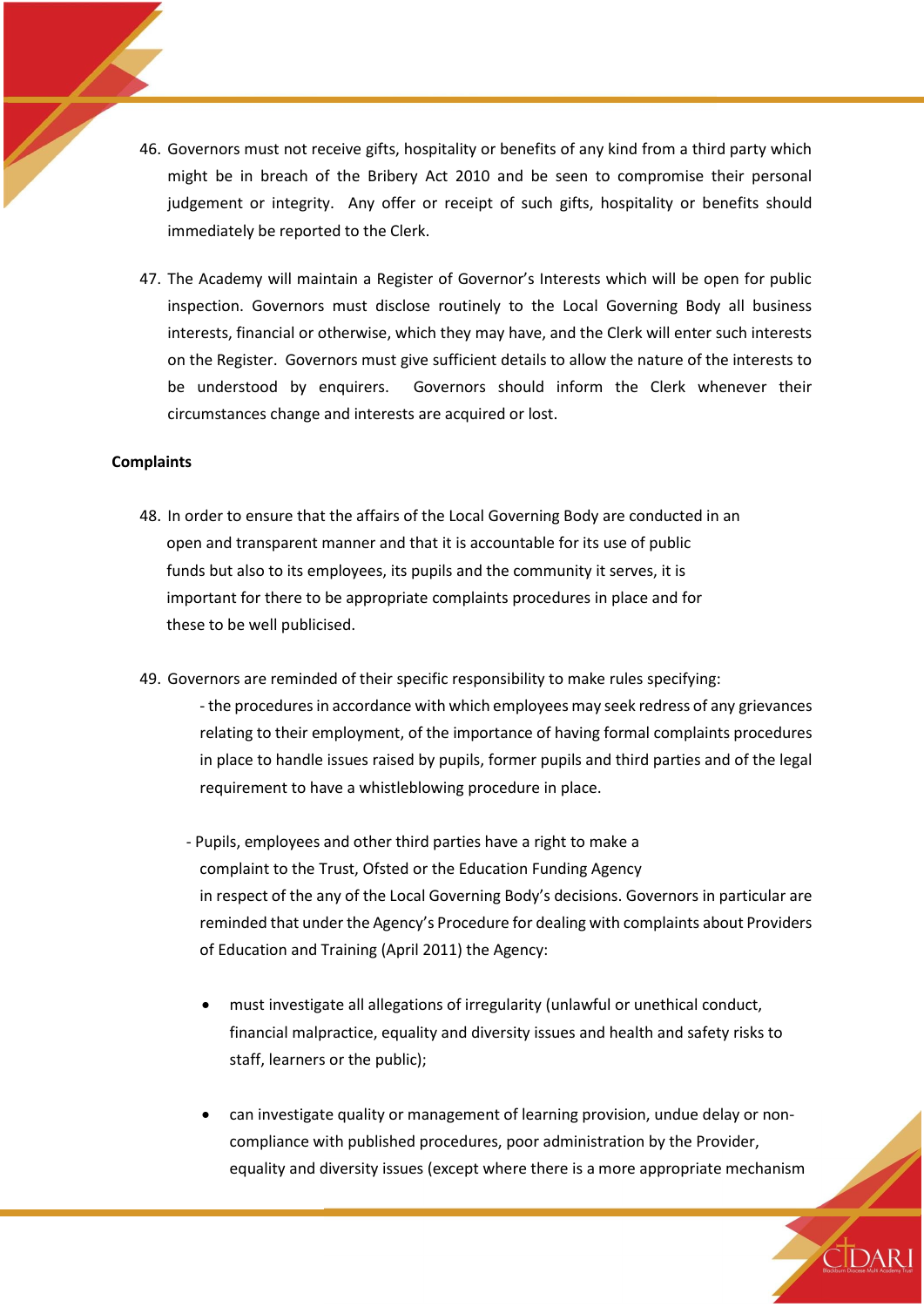for dealing with the matter through the court or tribunals or other organisations), health and safety concerns and complaints made by learners.

# **Breach of this Code**

- 50. If any Governor believes that this Code has been breached they are required to raise the issue with the Chair of the Local Governing Body who will investigate the allegations.
- 51. The Trust will only use the suspension/recommend removal of a Governor as a last resort after seeking to resolve any difficulties or disputes in more constructive ways.
- 52. Should a Governor have concerns regarding the breach of the Code by the Chair then the matter should be raised with the Chief Executive Officer of the Trust who will arrange to have the complaint investigated.

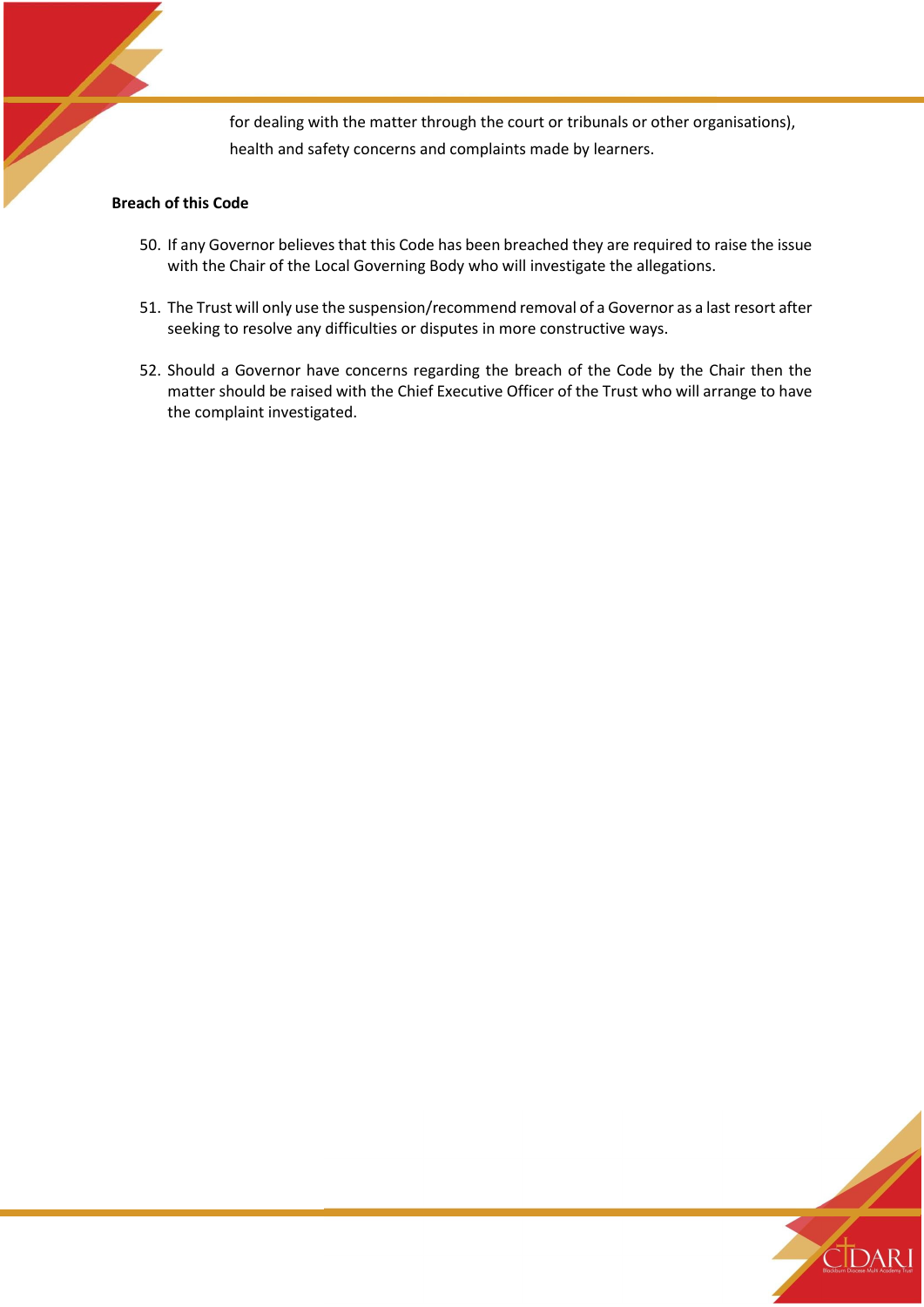## **APPENDIX 1**

## **THE TEN PRINCIPLES OF PUBLIC LIFE**

The following is an extract from the Second Report of the Nolan Committee on Standards in Public Life, May 1996 and added to by Corporation on 20 July 2010.

#### **SELFLESSNESS**

Holders of public office should take decisions solely in terms of the public interest. They should not do so in order to gain financial or other material benefits for themselves, their family, or their friends.

#### **HONESTY & INTEGRITY**

Holders of public office have a duty to declare any private interests relating to their public duties and to take steps to resolve any conflicts arising in a way that protects the public interest. Furthermore holders of public office should not place themselves under any financial or other obligation to outside individuals or organisations that might influence them in the performance of their official duties. Holders of public office have a duty to declare any private interests relating to their public duties and to take steps to resolve any conflicts arising in a way that protects the public interest.

#### **OBJECTIVITY**

In carrying out public business, including making public appointments, awarding contracts, or recommending individuals for rewards and benefits, holders of public office should make choices on merit.

#### **ACCOUNTABILITY**

Holders of public office are accountable for their decisions and actions to the public and must submit themselves to whatever scrutiny is appropriate to their office.

#### **OPENNESS**

Holders of public office should be as open as possible about all the decisions and actions that they take. They should give reasons for their decisions and restrict information only when the wider public interest clearly demands.

## **LEADERSHIP**

Holders of public office should promote and support these principles by leadership and example.

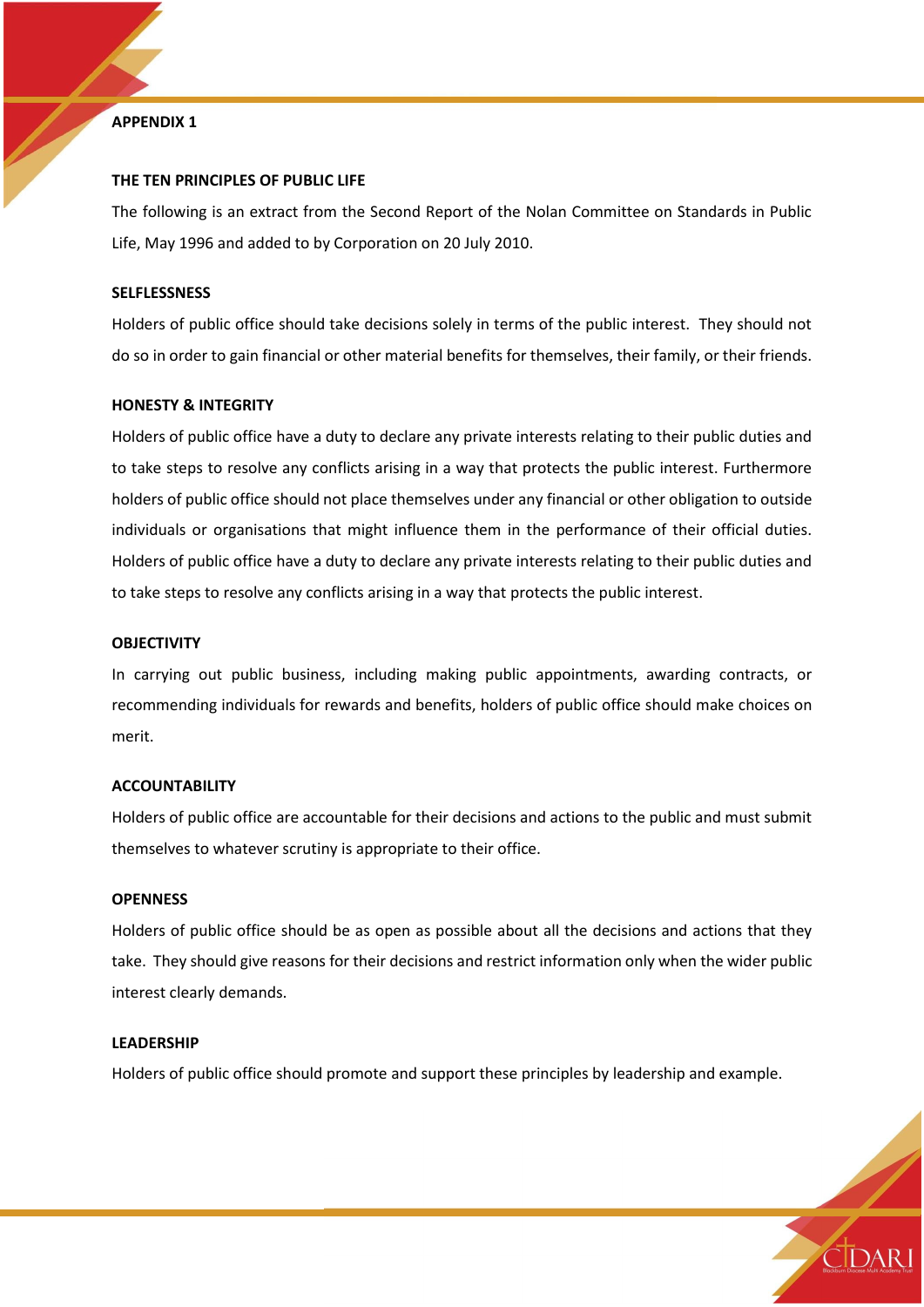## **RESPECT FOR OTHERS**

Holders of public office should promote equality by not discriminating unlawfully against any person and by treating people with respect regardless of their race, age, religion, gender, sexual orientation or disability. They should respect the impartiality and integrity of the management of the College and its other employees.

## **PERSONAL JUDGEMENT**

Holders of public office may take account of the views of others, but should reach their own conclusions on the issue before them and act in accordance with those conclusions.

## **STEWARDSHIP**

Holders of public office should do whatever they are able to do to ensure that the College use their resources prudently and in accordance with the law.

## **DUTY TO UPHOLD THE LAW**

Holders of public office should uphold the law and, on all occasions, act in accordance with the trust that the public is entitled to place in them.

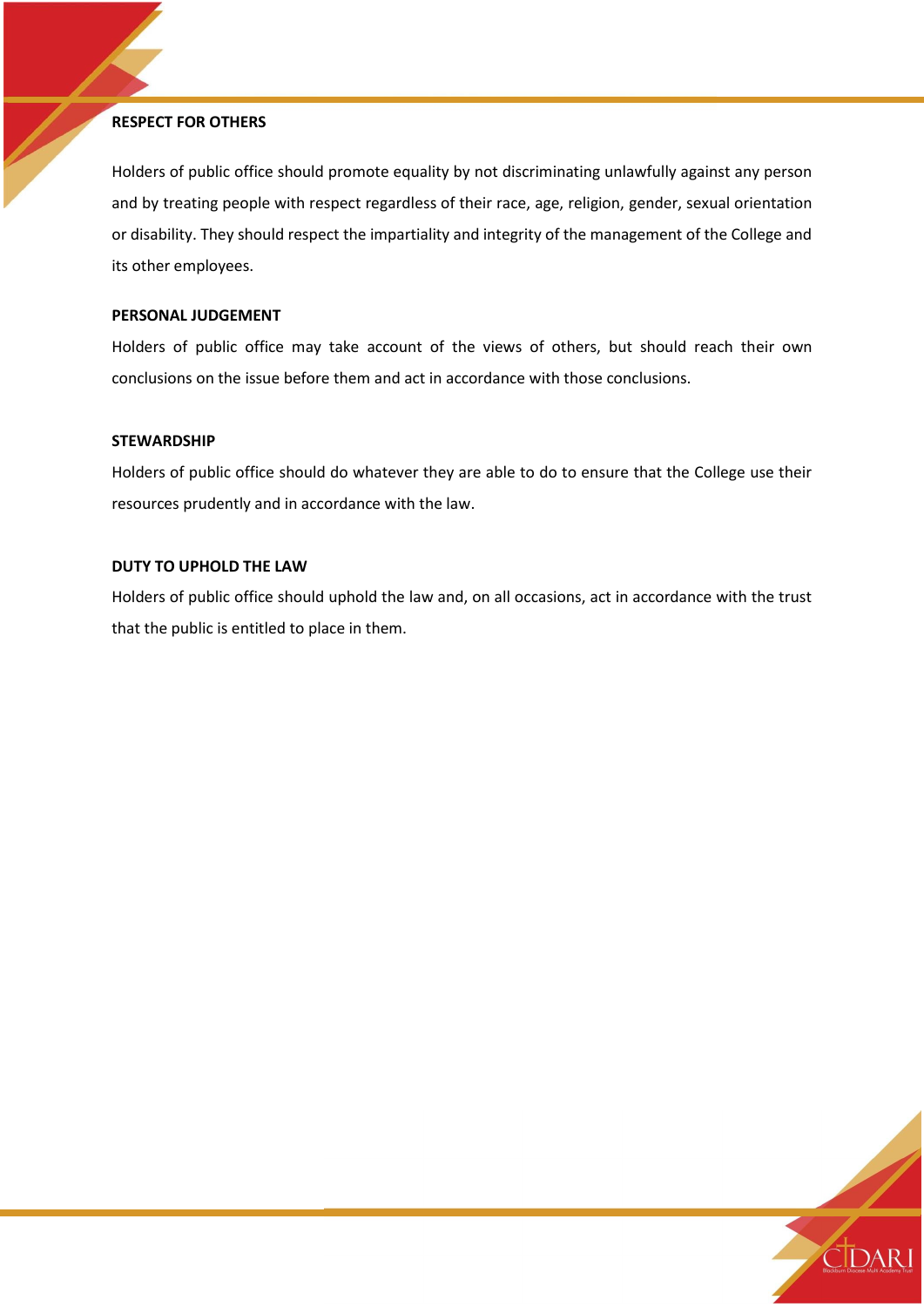## **APPENDIX 2**

# **Six Core Principles of Good Governance**

The following is an extract from the Good Governance Standard for Public Services published by the Independent Commission on Good Governance in Public Services, January 2005

# 1. **Good governance means focusing on the organisation's purposes and on outcomes for citizens and service users**

- 1.1 Being clear about the organisation's purposes and its intended outcomes for citizens and service users;
- 1.2 Making sure that users receive a high quality service;
- 1.3 Making sure that taxpayers receive value for money.

# 2. **Good governance means performing effectively in clearly defined functions and roles**

- 2.1 Being clear about the functions of the Local Governing Body;
- 2.2 Being clear about the responsibilities of the non-executives and the executive, and making sure that those responsibilities are carried out;
- 2.3 Being clear about relationships between the Governors and the public.

# 3. **Good governance means promoting values for the whole organisation and demonstrating the values of good governance through behaviour**

- 3.1 Putting organisational values into practice;
- 3.2 Individual Governors behaving in ways that uphold and exemplify effective governance.

## 4. **Good Governance means taking informed, transparent decisions and managing risk**

- 4.1 Being rigorous and transparent about how decisions are taken;
- 4.2 Having and using good quality information, advice and support;
- 4.3 Making sure that an effective risk management systems is in operation.
- 5. **Good governance means developing the capacity and capability of the Local Governing Body to be effective**